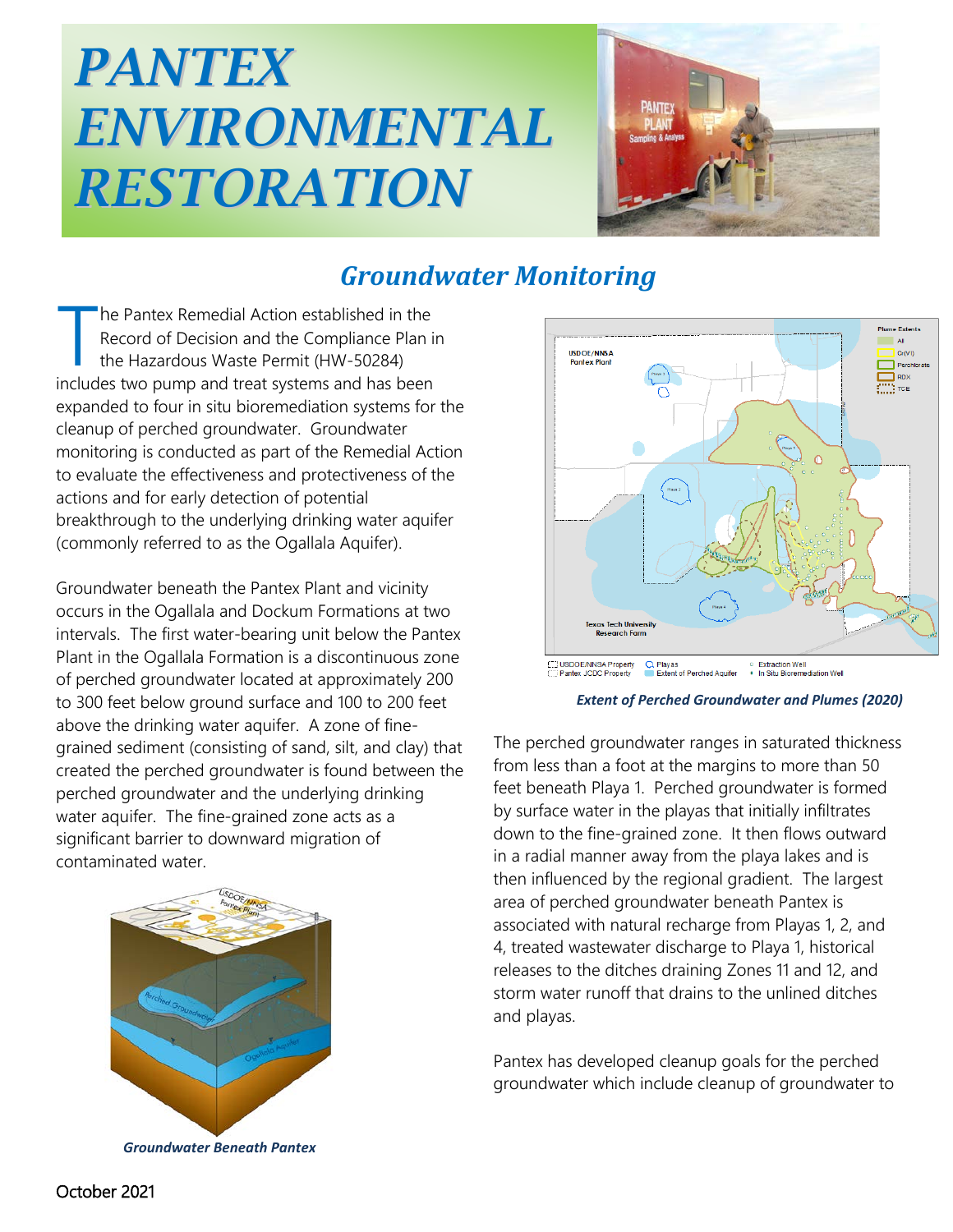## *Groundwater Monitoring Page 2*

protection standards and reduction of perched water levels to protect the underlying Ogallala Aquifer and to prevent growth of the plumes. Pantex monitors the perched groundwater and the Ogallala Aquifer to determine if the established objectives are met. The monitoring system was established to evaluate the following objectives:

- Plume stability Pantex evaluates the plumes to determine if they are stabilizing and being treated or continuing to spread.
- Corrective Action effectiveness Pantex evaluates the concentrations in and downgradient of the treatment system to determine if the systems are effectively treating or removing contaminants as expected. Pantex also evaluates whether water levels are declining as expected to prevent the movement of contaminated groundwater to areas that could allow migration to the Ogallala Aquifer.
- Uncertainty management at the source areas  $-$ Pantex evaluates data to determine if the source areas are depleting as expected and verify that no new contamination has moved into the perched groundwater or the Ogallala Aquifer.
- **Early detection in the Ogallala Aquifer Pantex** evaluates Ogallala wells at points where break through from impacted perched groundwater could occur and upgradient of water sources.
- Natural attenuation of contaminants This process is monitored at Pantex to help determine where natural attenuation is occurring, under what conditions it is occurring, and to possibly determine a rate of attenuation. Natural attenuation is evaluated to determine if it is a viable remedial option in areas that are difficult to treat.

The long-term monitoring system was designed in conjunction with the Texas Commission on Environmental Quality and the US Environmental Protection Agency. The design is documented in the *Long-Term Monitoring Design* and the detailed sampling and analysis requirements are provided in the *Sampling and Analysis Plan (SAP).* The SAP is incorporated into the Compliance Plan and is submitted to regulatory agencies for approval.

Pantex monitors 128 perched groundwater wells for contaminants or continued dry conditions. Pantex also evaluates an additional 42 wells for water levels. Pump and treat extraction wells are monitored to gather additional data about the contaminant plumes. Pantex also monitors wells inside the in situ bioremediation system to evaluate reducing conditions. In an average year, Pantex analyzes for over 9,000 constituents in perched groundwater.

Pantex monitors 24 wells in the Ogallala Aquifer for contaminants and water levels. Seven of the wells are sampled at multiple depths. In an average year, Pantex analyzes over 1,500 constituents in Ogallala groundwater. Results of the monitoring are evaluated and provided in quarterly and annual progress reports. Pantex also conducts a five-year review to evaluate the protectiveness of the remedies and determine if changes to the remedy are required to meet the cleanup goals and short-term and long-term





protectiveness of people and the environment. Pantex has also developed a groundwater contingency plan, approved by regulatory agencies, to quickly and efficiently respond to unexpected results in perched groundwater and the Ogallala Aquifer. It is expected to take many years of treatment to remedy the plumes. Pantex will continue to monitor the Remedial Action and provide results in progress reports at pantex.energy.gov on the Environmental Cleanup Documents web page.

## October 2021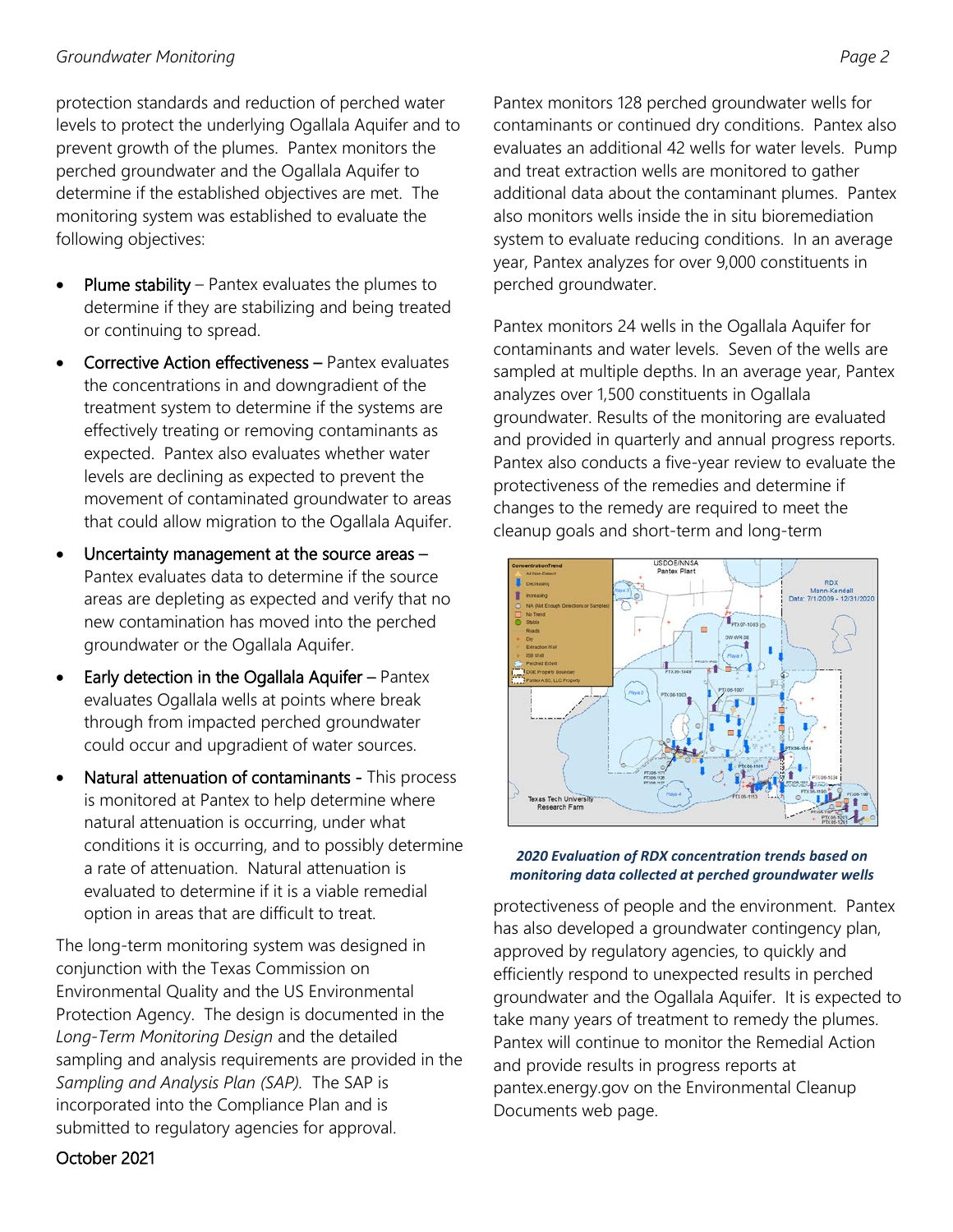

*Perched Monitoring Wells and Monitoring Objectives*